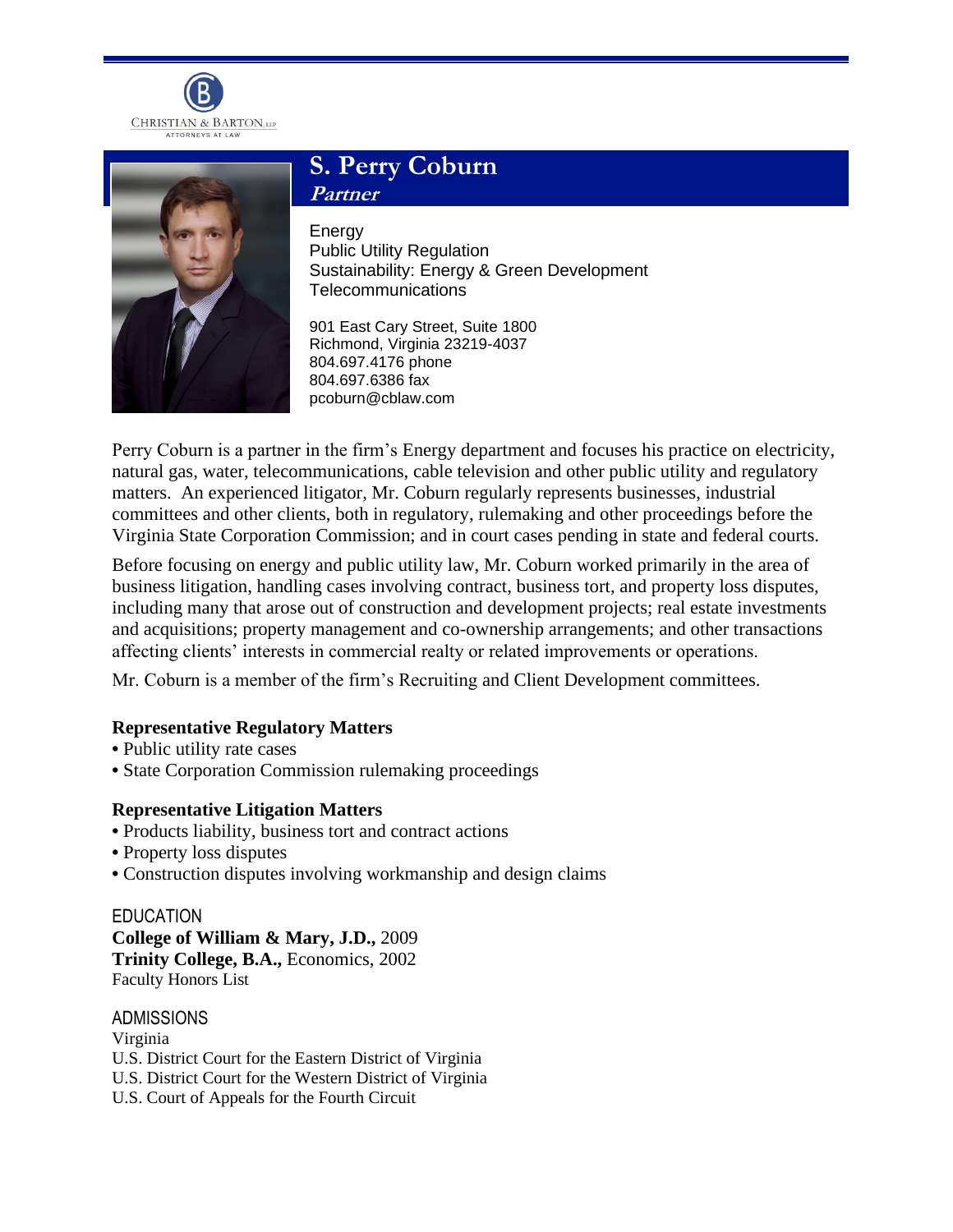## RECOGNITIONS

• **Virginia Super Lawyers** Energy & Natural Resources, 2022; Business Litigation, 2020-2021 • **Virginia Rising Stars** Business Litigation, 2015–2019

## PUBLICATIONS/PRESENTATIONS

**•** Author, *Product Liability Desk Reference*, Virginia chapter (Morton F. Daller ed., Aspen Law & Business 2018–2021)

**•** Co-author with Michael W. Smith and R. Braxton Hill, IV, *Product Liability Desk Reference*, Virginia chapter (Morton F. Daller ed., Aspen Law & Business 2009–2017)

#### PROFESSIONAL AFFILIATIONS

#### **• Virginia State Bar**

Administrative Law Section Environmental Law Section; Nominating Committee, 2021-2022 Local Government Law Section Construction Law and Public Contracts Section Handbook Committee, 2018–2021 **• Virginia Bar Association** Construction and Public Contracts Section Young Lawyers Division **• The Bar Association of the City of Richmond** Environmental and Energy Law Section Litigation Section Young Lawyers Section Membership Committee, 2019–present; Chair, 2021–present Judiciary Committee, 2017–2019; CLE Committee, 2015–2017; Communications Committee, 2012–2015 **• Energy Bar Association**  Member **• Federal Bar Association, Richmond Chapter** Federal Litigation Section **• John Marshall American Inn of Court** Master of the Bench Team Leader COMMUNITY INVOLVEMENT

# **• City of Richmond Ethics Reform Task Force**

City Council Appointee, 2017–2019

**• Legal Aid Justice Center, Pro Bono Clinic**

Volunteer, 2017

# **• Virginia Bar Association Model Judiciary Program**

Richmond Region Coordinator, 2014–2017 Advisor/Coach to participating high schools, 2009–2010, 2016–2017

## **• William & Mary Mock Trial**

Colonial Classic Mock Trial Invitational, Judge, 2017–2018, 2021

American Mock Trial Association's Williamsburg Regional Tournament, Judge, 2020